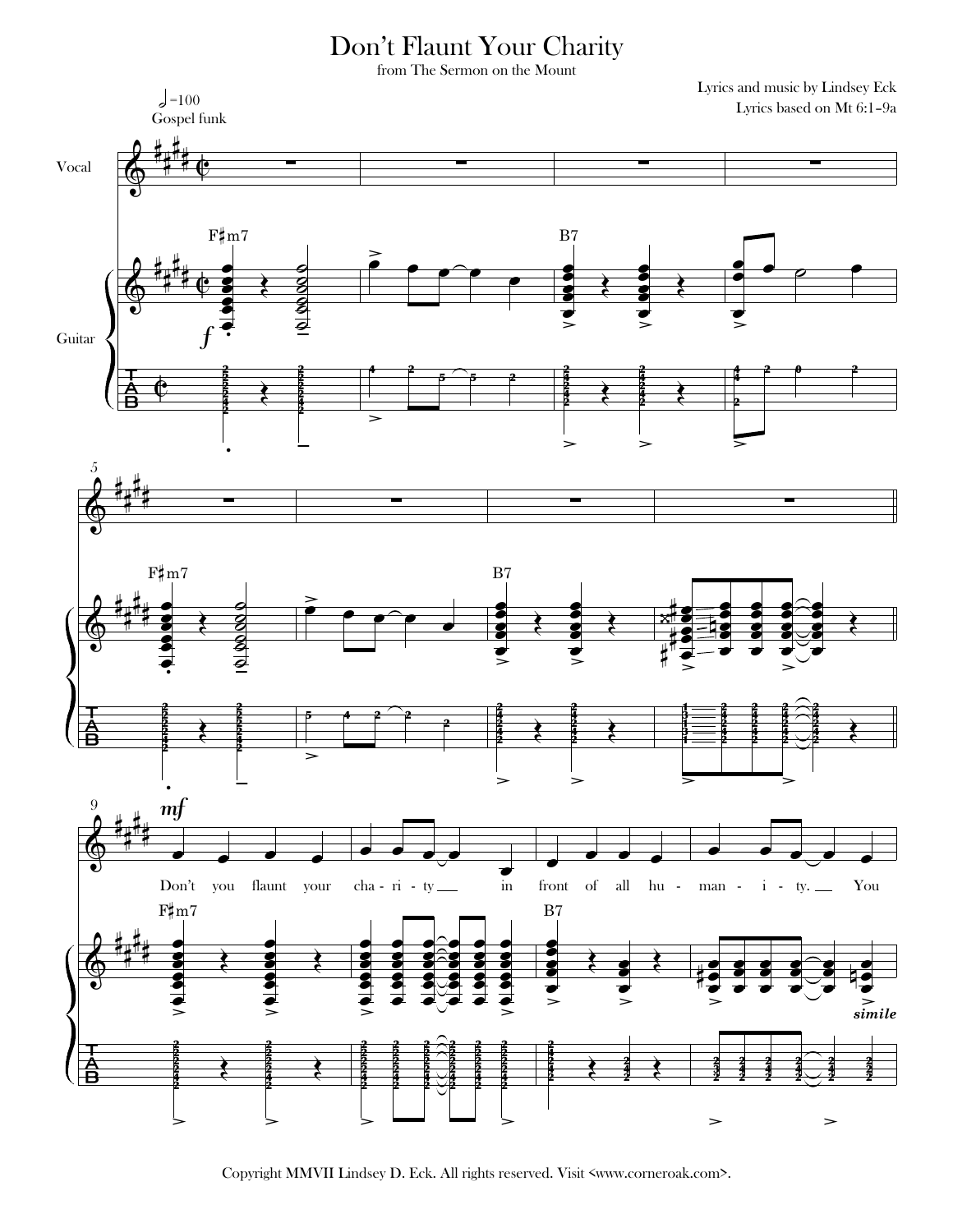

Don't Flaunt Your Charity • 2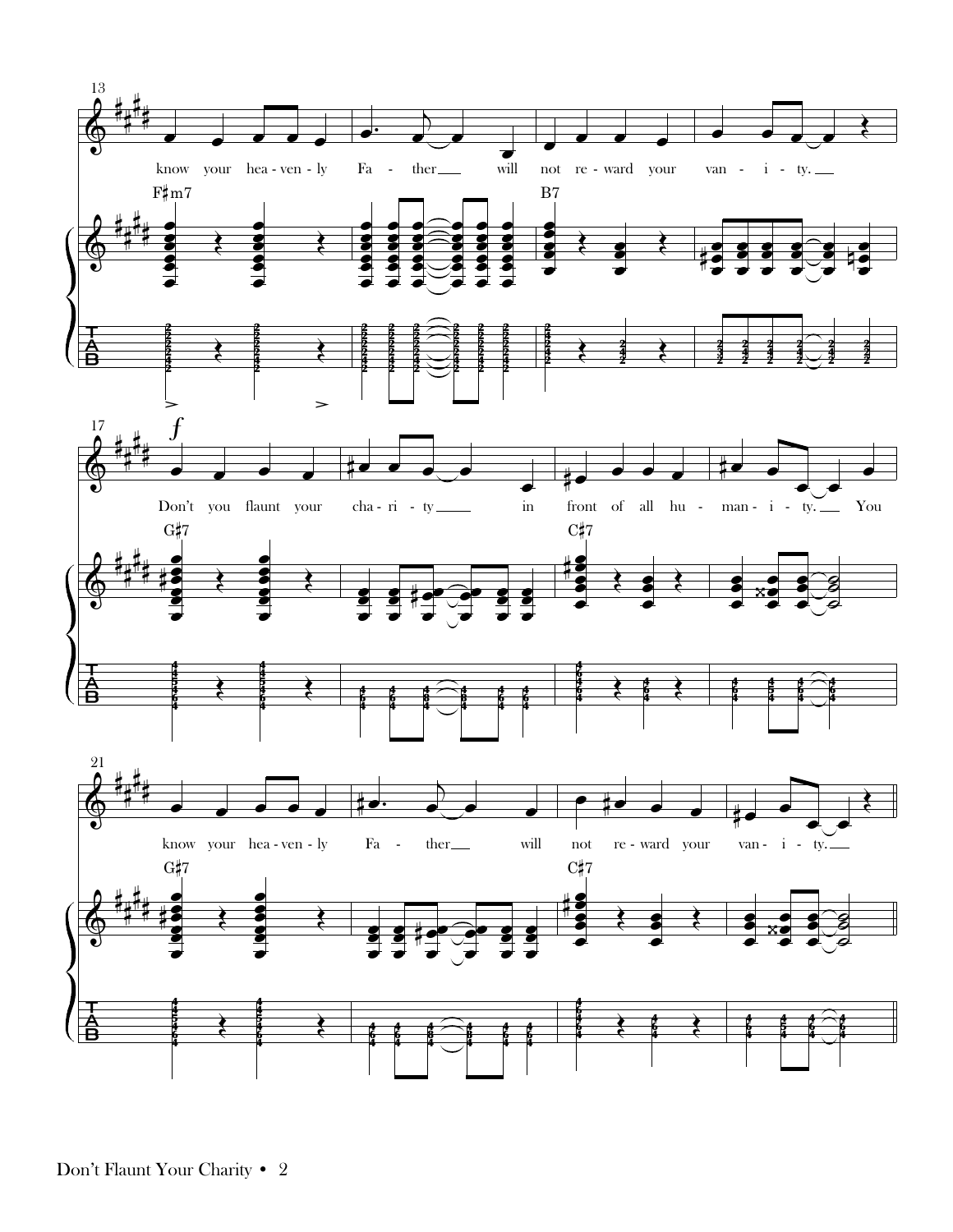



Don't Flaunt Your Charity • 3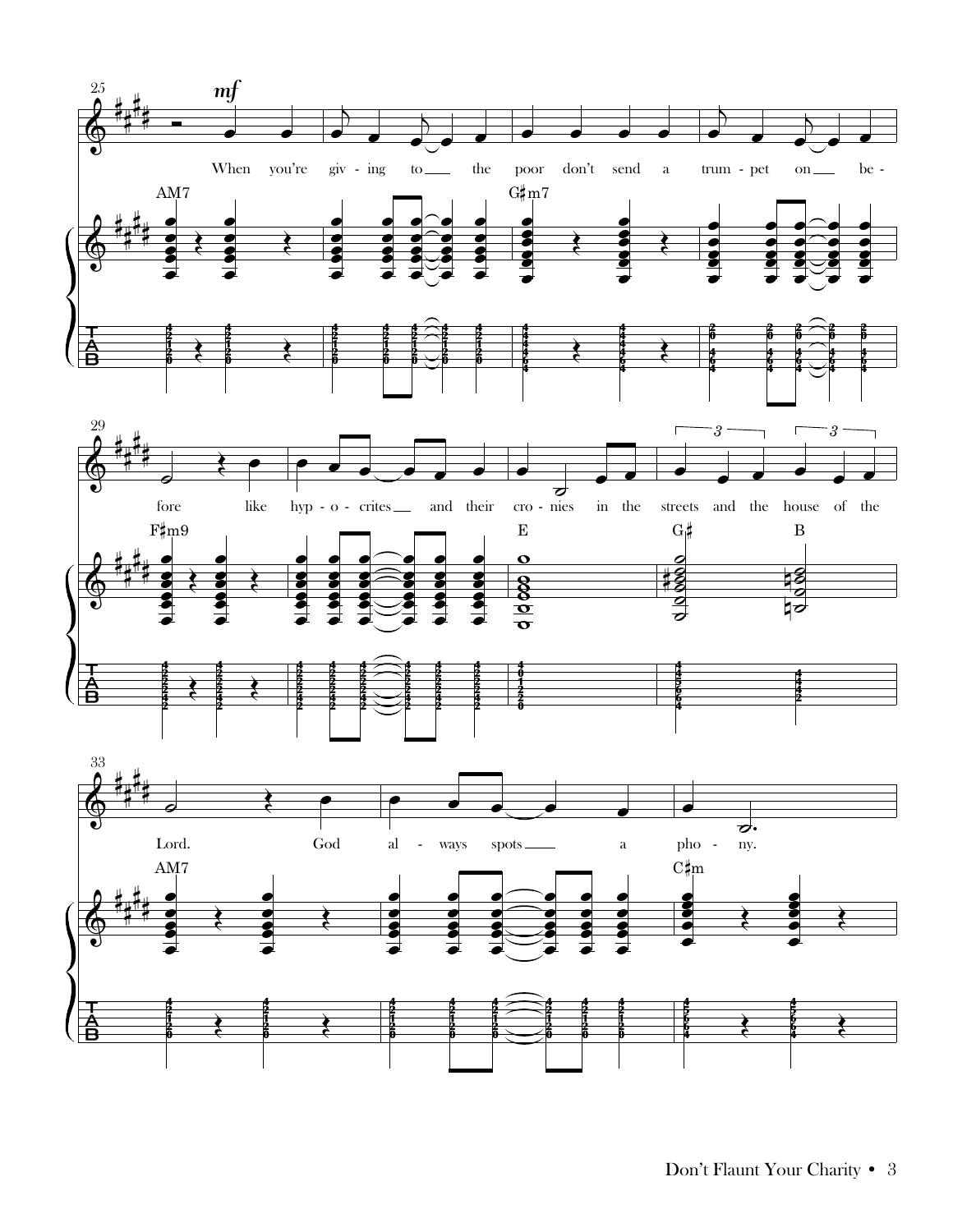

Don't Flaunt Your Charity • 4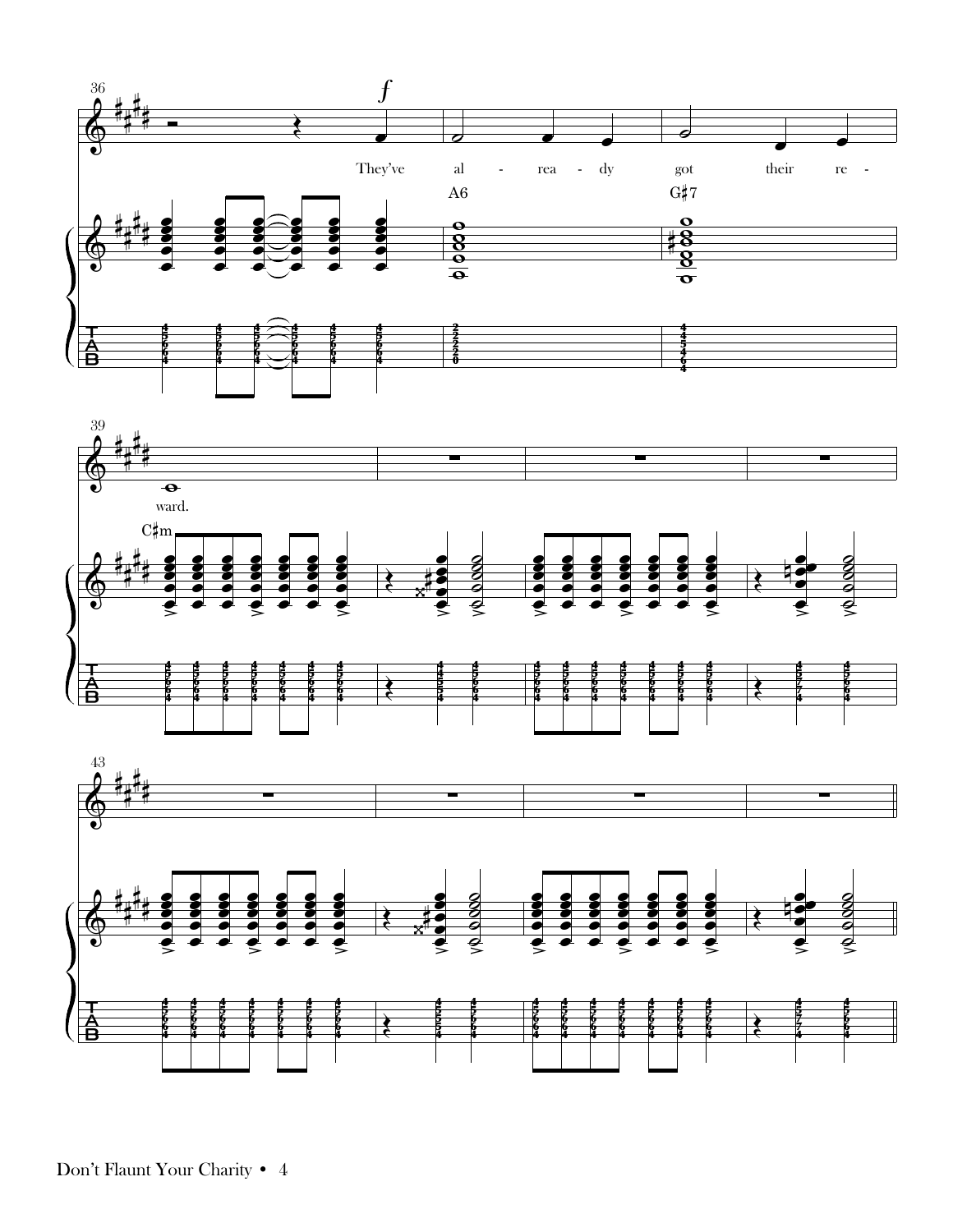

Don't Flaunt Your Charity • 5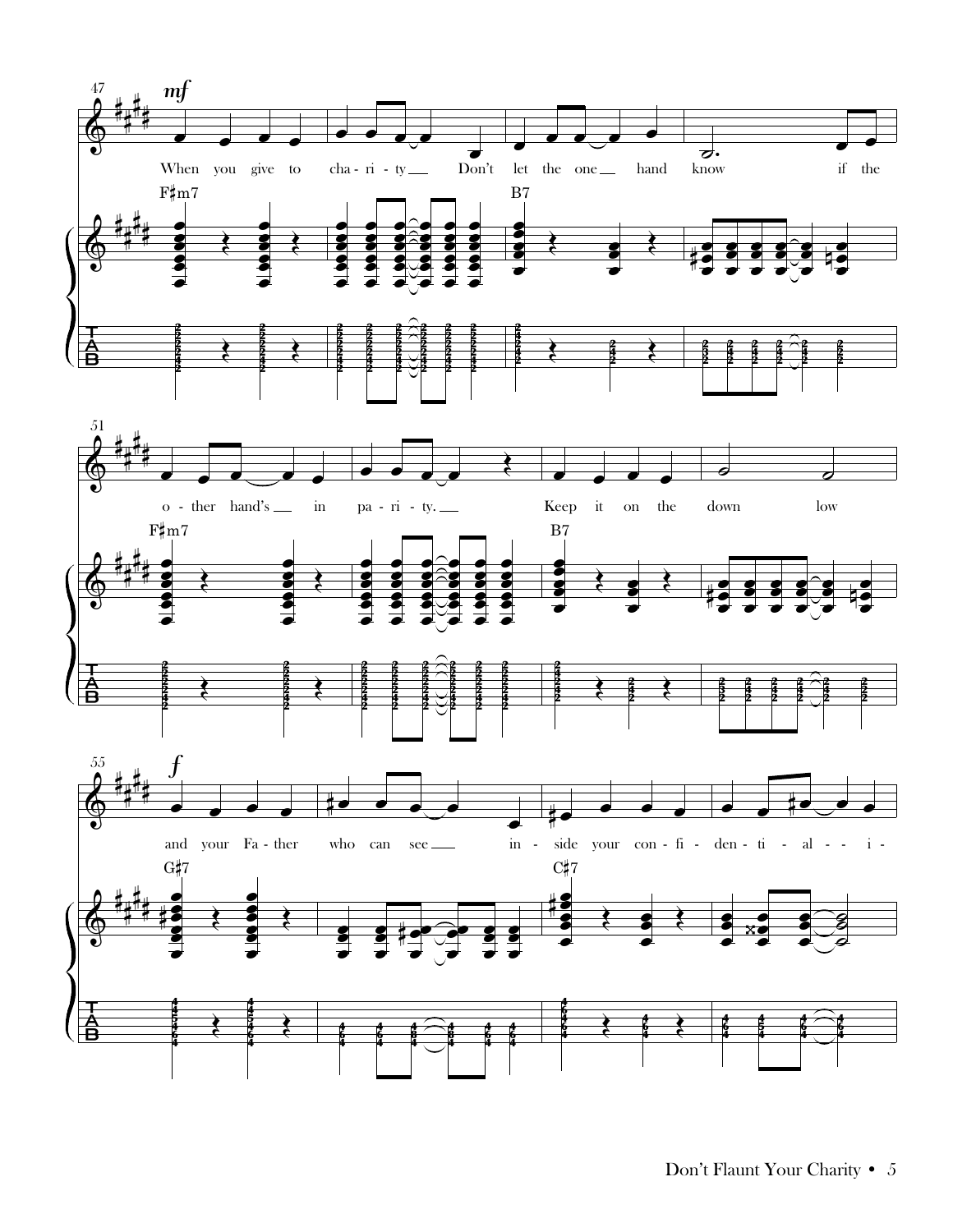

Don't Flaunt Your Charity • 6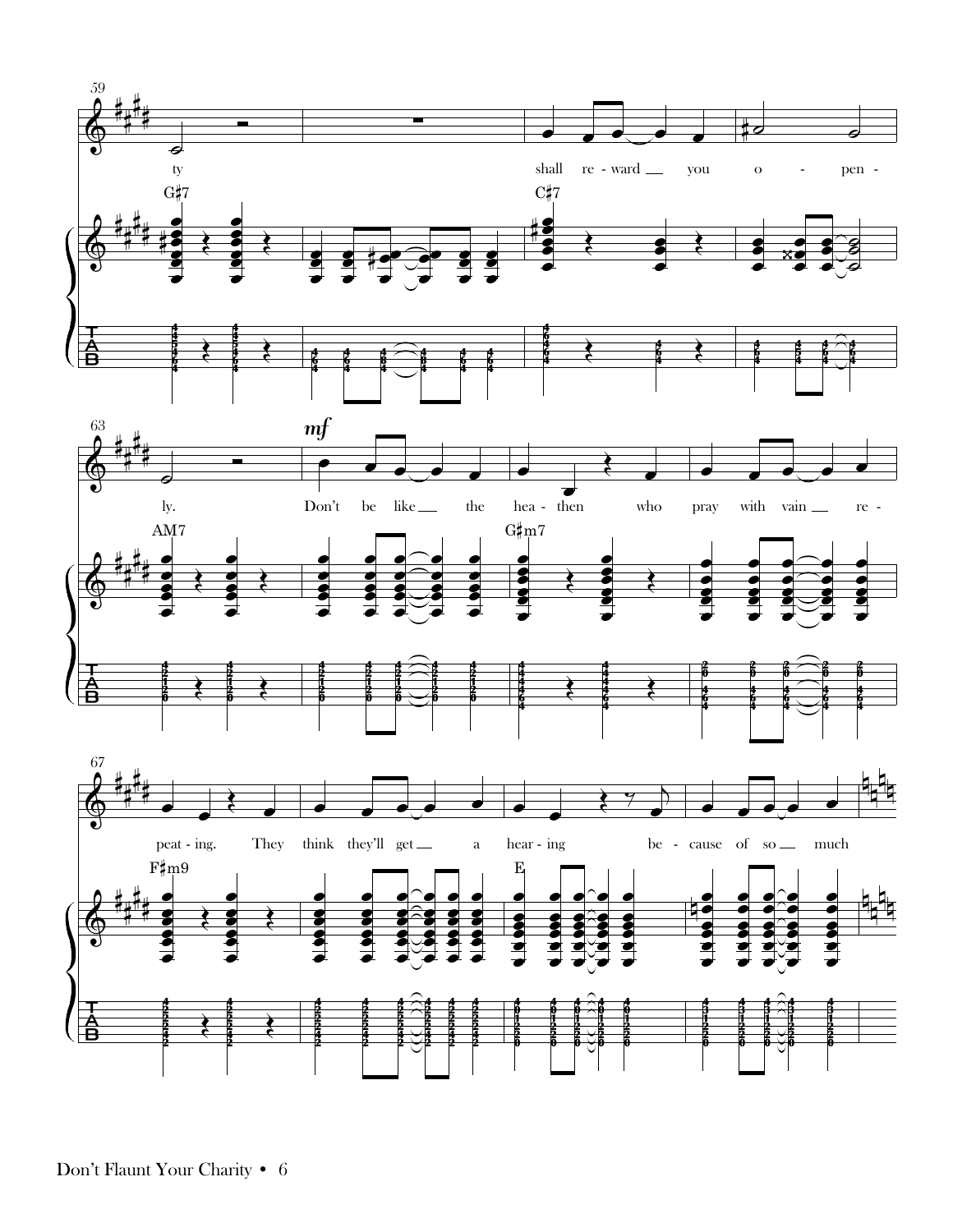





Don't Flaunt Your Charity • 7